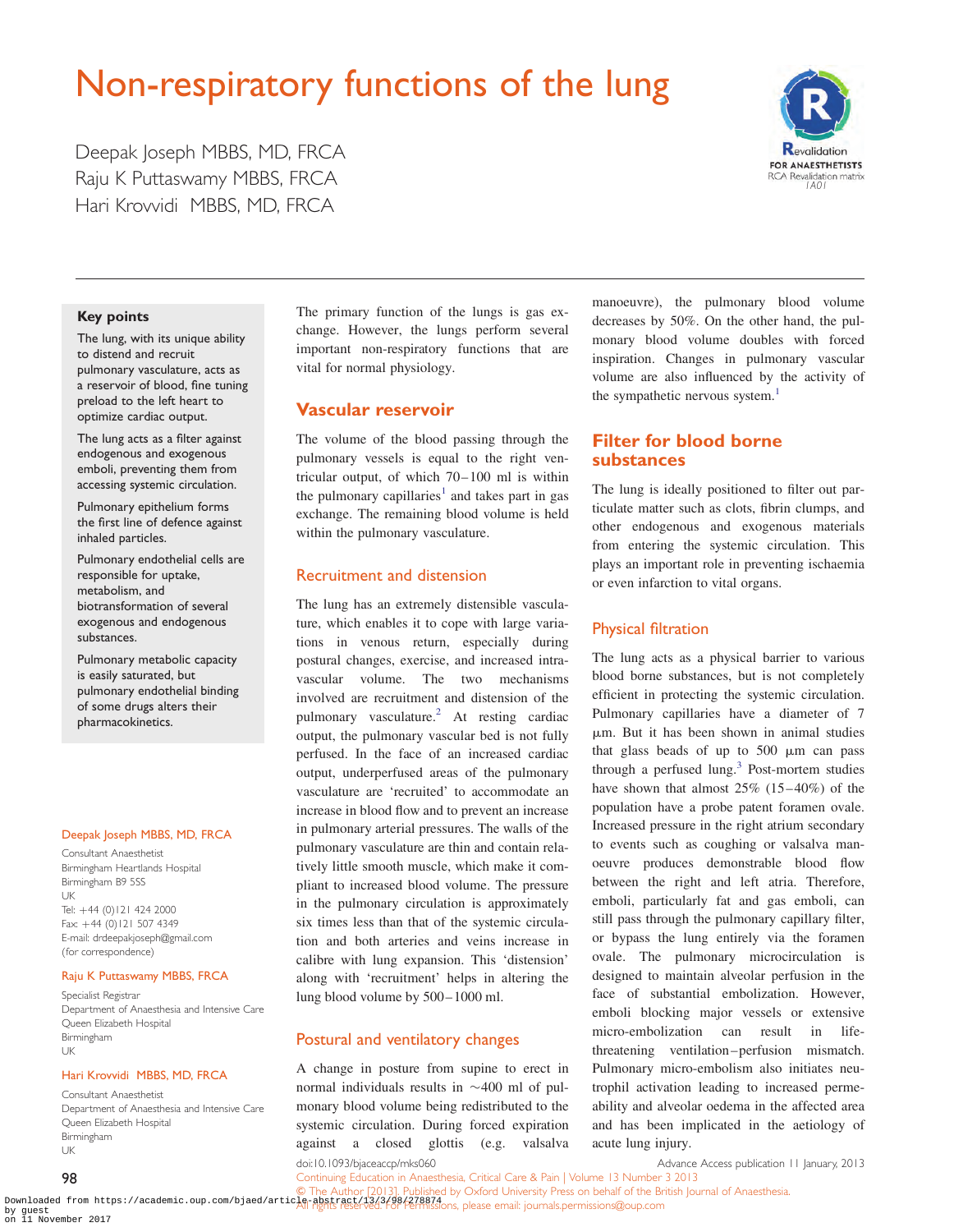## Chemical filtration

Pulmonary capillaries also produce substances that break down blood clots. Pulmonary endothelium is a rich source of fibrinolysin activator, which converts plasminogen present in plasma to fibrinolysin, which subsequently breaks down fibrin-to-fibrin degradation products. The lung thus has an efficient fibrinolytic system, which lyses clots in the pulmonary circulation.<sup>2</sup> In addition, the lung is the richest source of heparin (which inhibits coagulation) and thromboplastin (which by converting prothrombin to thrombin, promotes coagulation).<sup>1</sup> Hence the lung may play a role in the overall coagulability of blood to promote or delay coagulation and fibrinolysis.

## Defence against inhaled substances

Every day, about 10 000 litres of air comes in to contact with  $50-100$  m<sup>2</sup> of alveolar epithelium. There are various mechanisms along the respiratory tract that are involved in providing protection against inhaled physical and chemical substances.

## Defence against inhaled particles

A pseudo-stratified ciliated columnar epithelium lines the upper airway from the posterior two-thirds of the nose to the respiratory bronchioles. This is covered with a 'mucous blanket' that is composed of a highly viscous mucopolysaccharide gel secreted by goblet cells in the epithelium and mucous cells of the submucosal glands, floating on a low-viscosity serous fluid layer secreted by the bronchial glands. This 'mucous blanket' forms the first line of defence against inhaled physical substances.

#### Muco-ciliary escalator

The cilia beat within the serous layer of the airway lining fluid in a co-ordinated fashion at a frequency of 10–15 Hz. In healthy individuals, this action moves the overlying mucus towards the pharynx at a rate of about 1 mm  $\min^{-1}$  in the small peripheral airways, but can be as quick as 20 mm  $min^{-1}$  in the trachea. This is known as the 'muco-ciliary escalator'. Inspired particles  $>5 \mu m$ are deposited by impaction on the mucus covering the nose and larger airways. Particles between 2 and 5  $\mu$ m in diameter are deposited by sedimentation in smaller airways, where the airflow rates are extremely low. The cilia propel this outer 'blanket' of mucus with the entrapped particles and microorganisms over the serous layer. They act together to move the mucus from peripheral airways to central airways, from which the mucus is expectorated or swallowed. Smaller particles  $(< 2 \mu m)$  reach the alveoli as aerosols and about  $80\%$  is exhaled.<sup>4</sup> The rest may be deposited in the alveoli as a result of Brownian motion. Random movement of microscopic particles suspended in a liquid or gas is caused by collisions with molecules of the surrounding medium is termed Brownian motion after its identifier, Scottish botanist Robert Brown (1773–1858).

#### Factors affecting muco-ciliary function

Impaired muco-ciliary function may be because of abnormal mucus production or defective ciliary motility. The secretions of goblet cells are stimulated by inhaled irritant gases and inflammatory mediators. Neural control of bronchial gland secretions is mediated by the parasympathetic nervous system via the vagus nerve, increasing secretions with vagal stimulation, and vice versa. Secretions are also reduced by administration of opioids. Ciliary motility is impaired by dehydration, smoking, anaesthesia, dry inspired gases, extremes of temperature, and ciliary dysmotility syndromes,<sup>[5](#page-4-0)</sup> for example Kartagener syndrome. Drugs that depress ciliary motility include inhaled anaesthetic agents, local anaes-thetics, opioids, atropine, and alcohol.<sup>[5](#page-4-0)</sup> In vitro studies have shown that midazolam, propofol, thiopental, and dexmedetomidine do not directly impair ciliary motility, whereas high doses of ketamine and fentanyl stimulate ciliary motility.[6](#page-4-0)

#### Effects of impaired muco-ciliary function

A defective muco-ciliary escalator can lead to chronic sinusitis, recurrent chest infections, and bronchiectasis. When muco-ciliary clearance is decreased, cough becomes increasingly important for the removal of secretions from the airways. In intensive care, the disruption of this function by critical illness, intubation, ventilation, and prolonged high-inspired oxygen concentrations predisposes the patient to atelectasis, hypoxia, and infection.

### Immune function

Optimal lung defences require coordinated action of multiple cell types. Immune function within the lung is mediated by pulmonary alveolar macrophages (PAMs) and a variety of immune mediators.

#### Pulmonary alveolar macrophages

Amoeboid PAMs engulf the particles that reach the alveoli and deposit them on the muco-ciliary escalator or remove them via blood or lymph. The macrophages are particularly effective against bacteria and ensure that the alveolar region of the lung is effective-ly sterile.<sup>[1](#page-4-0)</sup> PAMs also have a role in antigen presentation, T-cell activation, and immunomodulation. When PAMs ingest large amounts of inhaled particles, especially cigarette smoke, silica, and asbestos, they release lysosomal products into the extracellular space causing inflammation and eventually fibrosis. Neutrophil activation within the lung also leads to release of proteases such as trypsin and elastase. These chemicals, while very effective at destroying pathogens, can also damage normal lung tissue. This is prevented by the proteases being swept away by the mucus coating the respiratory tree, and by conjugation with alpha<sub>1</sub>-antitrypsin, which renders them inactive.<sup>[4](#page-4-0)</sup> Hence, in alpha<sub>1</sub>-antitrypsin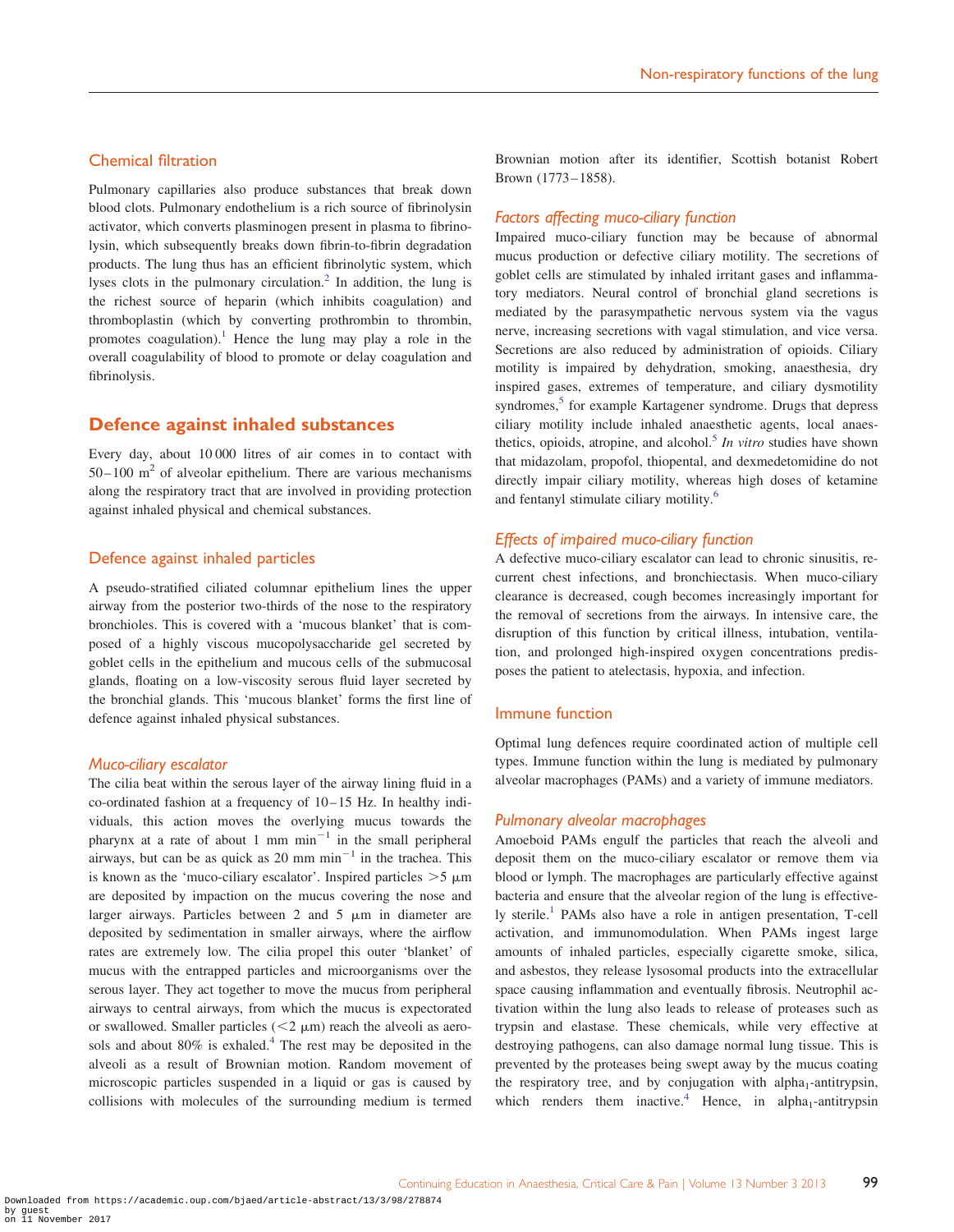deficiency, surplus trypsin and elastase leads to tissue destruction that in turn leads to pulmonary emphysema.

## Immune mediators in the lung

The airway epithelial cells secrete a variety of substances such as mucins, defensins, lysozyme, lactoferrin, and nitric oxide, which non-specifically shield the lung from microbial attack.<sup>7</sup> They also produce a number of mediators of inflammation such as reactive oxygen species, cytokines [tumour necrosis factor  $(TNF\alpha)$ , interleukins (IL-1b), granulocyte/macrophage colony stimulating factor (GM-CSF)], and platelet activating factor to recruit inflammatory cells to the site of inflammation. Immunoglobulins, mainly IgA, present in the bronchial secretions resist infections and help maintain the integrity of the respiratory mucosa.<sup>8</sup>

#### Immunomodulation therapies in lung disease

New therapies using immunomodulating agents to prevent or minimize non-specific inflammation within the lungs are being developed. Broncho-Vaxom® (OM-85 BV; OM Laboratories, Geneva, Switzerland), a lyophilized bacterial extract from eight species of bacteria (Haemophilus influenzae, Neisseria catarrhalis, Klebsiella pneumoniae, Streptococcus pyogenes, Streptococcus viridans, Staphylococcus aureus, Klebsiella ozaenae, Diplococcus pneumoniae), has been found to enhance antibody synthesis together with better resistance to bacterial infection resulting in a well-balanced, non-inflammatory immune response against invading pathogens. This results in a reduction in the number and duration of chest infections in chronic obstructive pulmonary disease (COPD) patients.<sup>[9](#page-4-0)</sup> Recombinant interferon- $\gamma$ 1b administered as an adjuvant along with anti-tuberculosis therapy has been shown to reduce the inflammatory response in the lung, improve clearance of pathogenic tuberculosis bacteria, and improve constitutional symptoms in patients suffering from pulmonary tuberculosis.<sup>[10](#page-4-0)</sup>

#### Defence against inhaled chemicals

The large surface area of the alveoli is perfectly suited for gas exchange, but can also serve as a portal of entry for inhaled toxic agents. The fate of these inhaled chemical substances depends on their size, water solubility, inspired concentration, and their metabolism within the lung.[4](#page-4-0) Akin to hepatic metabolism, both phase I and II metabolism takes place within the lungs. Metabolism of inhaled chemicals is detailed in a separate section of this article.

## Endocrine and metabolic functions

Isolated pulmonary neuroendocrine cells (PNECs) and innervated cell clusters called neuroepithelial bodies (NEBs) are widely distributed in the airway mucosa and are together referred to as the 'pulmonary neuroendocrine system'. The role played by these cells in health and disease is becoming clearer.<sup>[11](#page-4-0)</sup> They secrete a wide variety of amines (e.g. serotonin) and peptides (e.g. bombesin). PNEC play a significant role in cell growth, differentiation, and Table 1 Summary of metabolic changes to hormones on passing through the pulmonary circulation. 5-HT, 5-hydroxytryptamine; ANP, atrial natriuretic peptide; PG, prostaglandin; ATP, adenosine triphosphate; ADP, adenosine diphosphate; AMP, adenosine monophosphate. Reproduced with permission from Lumb.

| Group                           | Effect of passing through pulmonary circulation |                                         |                                                                                      |  |  |
|---------------------------------|-------------------------------------------------|-----------------------------------------|--------------------------------------------------------------------------------------|--|--|
|                                 | Activated                                       | No change                               | Inactivated                                                                          |  |  |
| Amines                          |                                                 | Dopamine<br>Epinephrine<br>Histamine    | $5-HT$<br>Norepinephrine                                                             |  |  |
| Peptides<br>Angiotensin I       | Angiotensin II<br>Oxytocin<br>Vasopressin       | Bradykinin<br><b>ANP</b><br>Endothelins |                                                                                      |  |  |
| Arachidonic acid<br>derivatives | Arachidonic acid                                | $PGL_{2}$<br>$PGA_{2}$                  | PGD <sub>2</sub><br>PGE <sub>2</sub><br>PGF <sub>2</sub> alfa<br><b>Leukotrienes</b> |  |  |
| Purine derivatives              |                                                 |                                         | Adenosine<br><b>ATP</b><br>ADP<br>AMP                                                |  |  |

branching morphogenesis in the developing lung. NEBs are located at airway bifurcations and degranulate in the presence of hypoxia. It is postulated that they act as hypoxia-sensitive chemoreceptors linked to the central nervous system by their vagal afferent sensory fibres.

While some of the endocrine and metabolic functions of the lung are ill defined and poorly understood, others are well established and summarized in Table 1.

## Amines

The pulmonary endothelium selectively takes up norepinephrine and serotonin (5HT) from blood while sparing histamine, dopamine, and epinephrine. This results in the removal of 30% of norepinephrine and 98% of 5HT in a single pass through the lungs[.4](#page-4-0) Norepinephrine is metabolized by intracellular monoamine oxidase (MAO) and catechol-O-methyl transferase, while MAO breaks down 5HT. There are no effects on histamine, dopamine, or epinephrine because these compounds cannot be transported into the pulmonary endothelial cells due to the lack of an active transport mechanism.

## **Peptides**

Angiotensin-converting enzyme (ACE) is found in plasma and systemic vascular endothelium, but is present in much larger quantities on the endothelium of pulmonary vessels. On passage through the lung, the inert decapeptide angiotensin I is converted into the vasoactive octapeptide angiotensin II by ACE. Although the circulation time within the pulmonary capillaries is  $\leq 1$  s, 70% of the angiotensin I reaching the lung is converted to angiotensin  $II<sup>2</sup>$  $II<sup>2</sup>$  $II<sup>2</sup>$ . The latter is 50 times more active than its precursor and is unaffected on passing through the lung. Similarly, the vasoactive nonapeptide bradykinin is also broken down by ACE in the lung. Atrial natriuretic peptide and endothelins are also removed by the lung.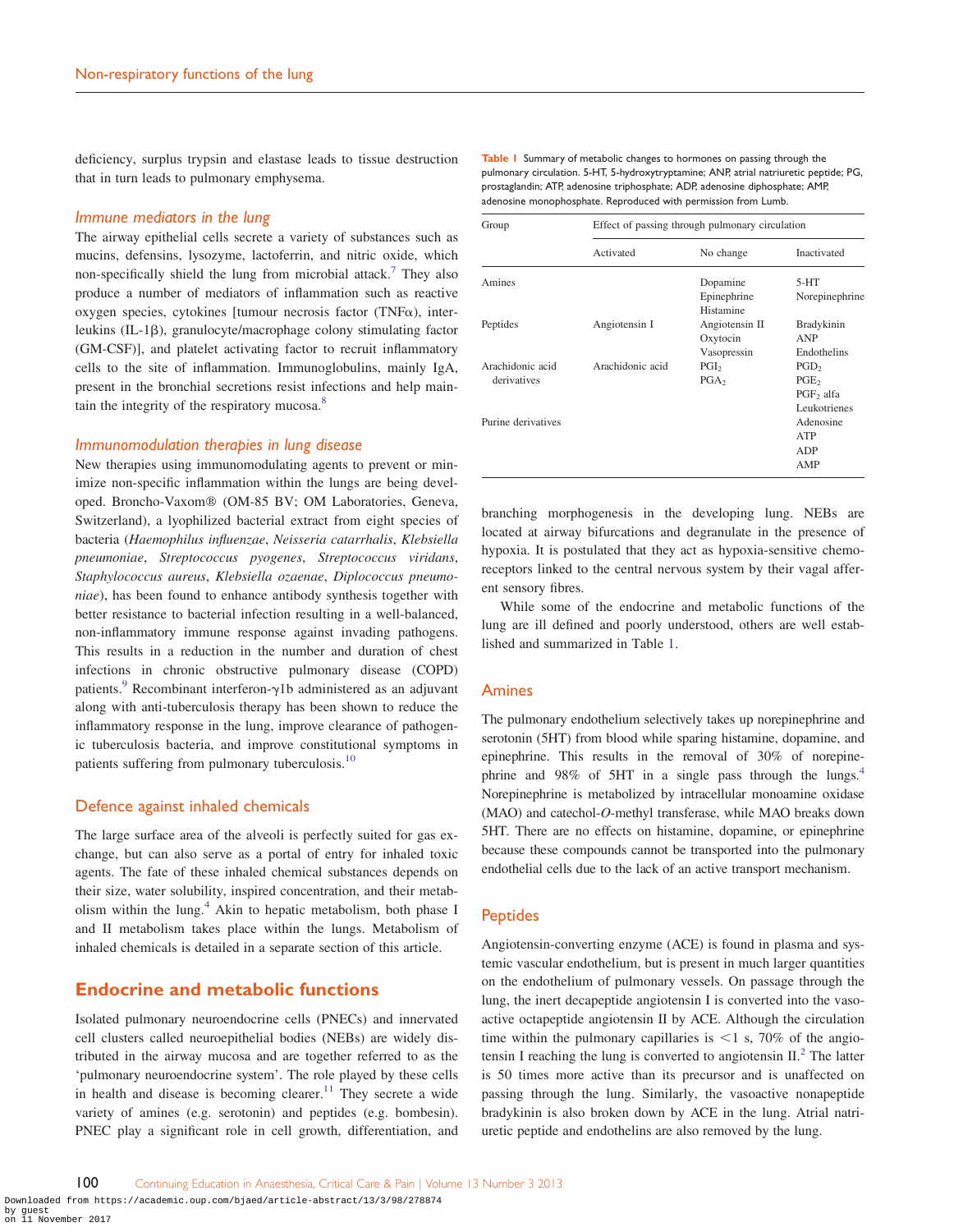## Arachidonic acid derivatives

Arachidonic acid metabolites PGE, PGE<sub>2</sub>, PGF<sub>2 $\alpha$ </sub>, and leukotrienes are metabolized extensively in the lung by specific enzymes, while  $PGA<sub>2</sub>$  and  $PGI<sub>2</sub>$  pass through unchanged. As with catecholamines, the selectivity for specific prostaglandins is attributed to selectivity in uptake pathways and not to intracellular enzymes.

## Purine derivatives

The purines adenosine monophosphate (AMP), adenosine diphosphate, and adenosine triphosphate are metabolized to adenosine by specific enzymes on the surface of the pulmonary endothelial cells. Adenosine is taken up rapidly into the endothelial cells where it is phosphorylated to AMP or deaminated to ionosine and ultimately to uric acid.

This selectivity of the lung seems to imply that it acts as a metabolic filter removing certain locally important vasoactive substances, while substances important to systemic regulation pass unaffected. It also implies that vasoactive substances normally removed by the lung may have profound systemic effects if they were to bypass the lung.

# Pulmonary drug metabolism

The lung is an important extra-hepatic site for mixed function oxidation by the cytochrome P450 system but unlike hepatocytes, their activity cannot be induced. Their metabolic capacity is small and easily saturated. An important role of lungs may therefore be to act as a buffer by binding i.v. drugs, preventing an acute increase in systemic concentrations. The same metabolic systems also play a role in the biotransformation and detoxification of inhaled substances.

## Pulmonary extraction

Pulmonary extraction refers to the transfer of a drug from the blood into the lung. The drug may then be metabolized or released unchanged back into the blood. Several drugs, including some used during anaesthesia, are taken up, metabolized, or released slowly from the lungs. $12$  Pulmonary endothelial cells are the primary site for binding or metabolism of i.v. drugs. They have high metabolic activity and an important role in breaking down endogenous substrates, but their metabolic capacity is low and easily saturated.

## Effects of pulmonary drug extraction

In most patients, i.v. drugs are retained in the lungs by binding to specific sites on pulmonary endothelium. Pulmonary extraction buffers the rate of rise in drug concentration within the systemic circulation. Pulmonary extraction may also help maintain a steady-state concentration by releasing 'excess' bound drug as the plasma concentration decreases. In the presence of moderate-tosevere right-to-left shunts, loss of buffering from lungs could result in a dangerous rise in the plasma concentration for certain drugs, for example, lidocaine. Co-administration of drugs such as antidepressants and beta-blockers, which compete for similar binding sites, or the presence of significant lung disease has also been shown to decrease pulmonary uptake of drugs resulting in potentially toxic systemic concentrations.[12](#page-4-0) Conversely, some drugs tend to accumulate within the lung causing dangerous local toxicity, for example paraquat, nitrofurantoin, bleomycin, and amiodarone.

## Pulmonary extraction of anaesthetic drugs

While most drugs used in anaesthesia are taken up by the lung to some extent, only prilocaine is metabolized within the lung.<sup>12</sup> Drugs with a significant pulmonary uptake are basic amines with a  $pKa$  of  $\geq 8$ . Other factors known to influence the pulmonary uptake are molecular weight, lipophilicity, protein binding, ventilation, perfusion, oxygenation, co-administration of other drugs, cardio-pulmonary bypass, ageing, lung pathology, and anaesthe-sia.<sup>[10](#page-4-0)</sup> None of the drugs with high pulmonary extraction undergo significant metabolism within the lung. As the systemic levels decrease, drug is released from the lung. The extent of pulmonary extraction for anaesthetic agents is shown in Table 2.

## Pulmonary metabolism of inhaled drugs

There are three major benefits that may be attained by delivering medication to the lungs via the inhaled route: rapid onset of action, high local concentration by delivery directly to the airways (and hence high therapeutic ratio and increased selectivity), and needle-free systemic delivery of drugs with poor oral bioavailability.<sup>[13](#page-4-0)</sup> As a consequence of rapid absorption and low metabolic activity, many inhaled drugs have near-complete bioavailability via the

|  | <b>Table 2</b> Pulmonary extraction, metabolism or both of drugs used in anaesthesia |  |  |
|--|--------------------------------------------------------------------------------------|--|--|
|  |                                                                                      |  |  |

| Drugs                         | Extraction                      |
|-------------------------------|---------------------------------|
| Local anaesthetics            |                                 |
| Lidocaine                     | $41 - 51\%$                     |
| Prilocaine                    | 40%                             |
| Mepivacaine                   | 20%                             |
| Bupivacaine                   | 12%                             |
| I.V. anaesthetic agents       |                                 |
| Diazepam                      | 30%                             |
| Propofol                      | 28%                             |
| Thiopental                    | 14%                             |
| Opioids                       |                                 |
| Fentanyl                      | 75%                             |
| Meperidine                    | 65%                             |
| Alfentanil                    | 10%                             |
| Morphine                      | $4 - 7%$                        |
| Neuromuscular blocking agents |                                 |
| Vecuronium                    | No significant pulmonary uptake |
| Atracurium                    | No significant pulmonary uptake |
| D-Tubocurarine                | No significant pulmonary uptake |
| Rocuronium                    | No significant pulmonary uptake |
| Catecholamines                |                                 |
| Norepinephrine                | 16%                             |
| Dopamine                      | 20%                             |